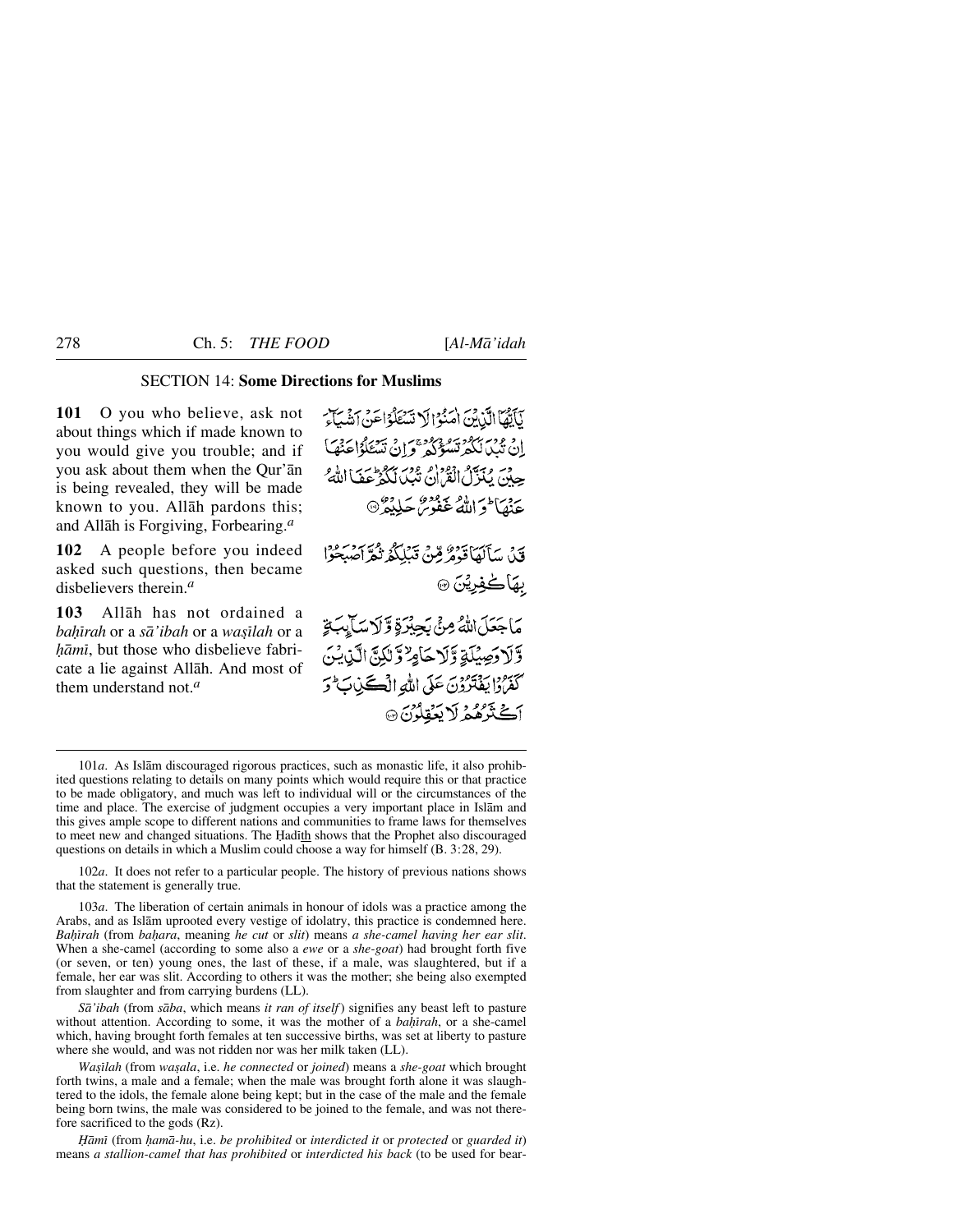**104** And when it is said to them, Come to that which Allåh has revealed and to the Messenger, they say: Sufficient for us is that wherein we found our fathers. What! even though their fathers knew nothing and had no guidance!

**105** O you who believe, take care of your souls — he who errs cannot harm you when you are on the right way. To Allåh you will all return, so He will inform you of what you did.

**106** O you who believe, call to witness between you, when death draws nigh to one of you, at the time of making the will, two just persons from among you, or two others from among others than you,*<sup>a</sup>* if you are travelling in the land and the calamity of death befalls you. You should detain them after the prayer. Then if you doubt (them), they shall both swear by Allåh (saying): We will not take for it a price, though there be a relative nor will we hide the testimony of Allāh, $<sup>b</sup>$  for then certainly we</sup> shall be sinners.

دَ إِذَا قِبْلَ لَهُمْ تَعَالَوْإِإِلَى مَا آَنُزَلَ اللَّهُ وَإِلَى الرَّسُوْلِ قَالَوْاحَسْبُنَا مَا دَجَدْنَا عَلَيْهِ اٰبِآءَنَا ۖ اَدَلَوۡ کَےَانَ اٰبَآؤُهُمۡ مِّ لَا يَعْلَمُونَ شَيْئًا وَّلَا يَهْتَدُّوْنَ ۞

نَاتِّهَاإِلَّيْ بِبَرِ إِمَدُوْا عَلَيْكُمْ أَنْفُسَكُمْ ۚ لَا بِهِ فَيَكُمْ قَدْبُرِ ضَالَّ إِذَا اهْتَدَ، بِهُمْ فَلَمْ الله مَرْجِعُكُمْ جَيْنُغًا فَيُنْتِجُ ره د ود ورود.<br>کېڅنگو تعلیکون ۱۰

آَأَهُمَاإِلَّذِينَ إِصَرْا شَعَادَةُ مَنْڪُمْ لِذَا حضر احراكه المذمي حدين الوصيفيق اثنن ذَدَاعَدُلِ مِنْنَكُمْ أَدْ الْحَرْنِ مِنْ عَبْدَرُهُمْ إِنْ آدْيَةُ حَيَدَتِهُمْ فِي الْأَسْرَ فأصابحكم مقصليكة البوت انتحله صِنِّي بِعَيْنِ الصَّلَوةِ فَيُقْسِلُونَ بِاللَّهِ إِن ارسوه ولا نَتَشْتَرِي بِهَا نَهَيْنَا وَكَنْ كَانَ ذَا قُدِي وَلَا نَكْنُهُ شَهْاَدَةَ ٚ اللهِ إِنَّجَ إِكَّا لَّعِينَ الْأَرْضِيِّينَ ۞

This story abundantly proves that so late as the revelation of this chapter, Muslim and Christian relations were still friendly. It further demonstrates that the evidence of the followers of an alien religion is admissible according to the Holy Qur'ån.

106*b*. "The testimony of Allåh" stands for the testimony which Allåh has enjoined to be borne uprightly.

ing a rider or any burden); *that is left at liberty and not made any use of; whose offspring in the second degree of descent has been fertile* (LL).

<sup>106</sup>*a*. The following story is related in connection with this verse. Two brothers, both Christians, Tamim Dārī, and 'Adī, were entrusted by their dying Muslim companion Budail, in Syria, with certain property to be made over to his relatives on their return to Madinah. The two brothers, however, stole a cup of silver, making over the remaining property; the relatives found a complete list disclosing the existence of the stolen cup of silver as being part of the original property, and thus the evidence of the Christian brothers was shown to be false.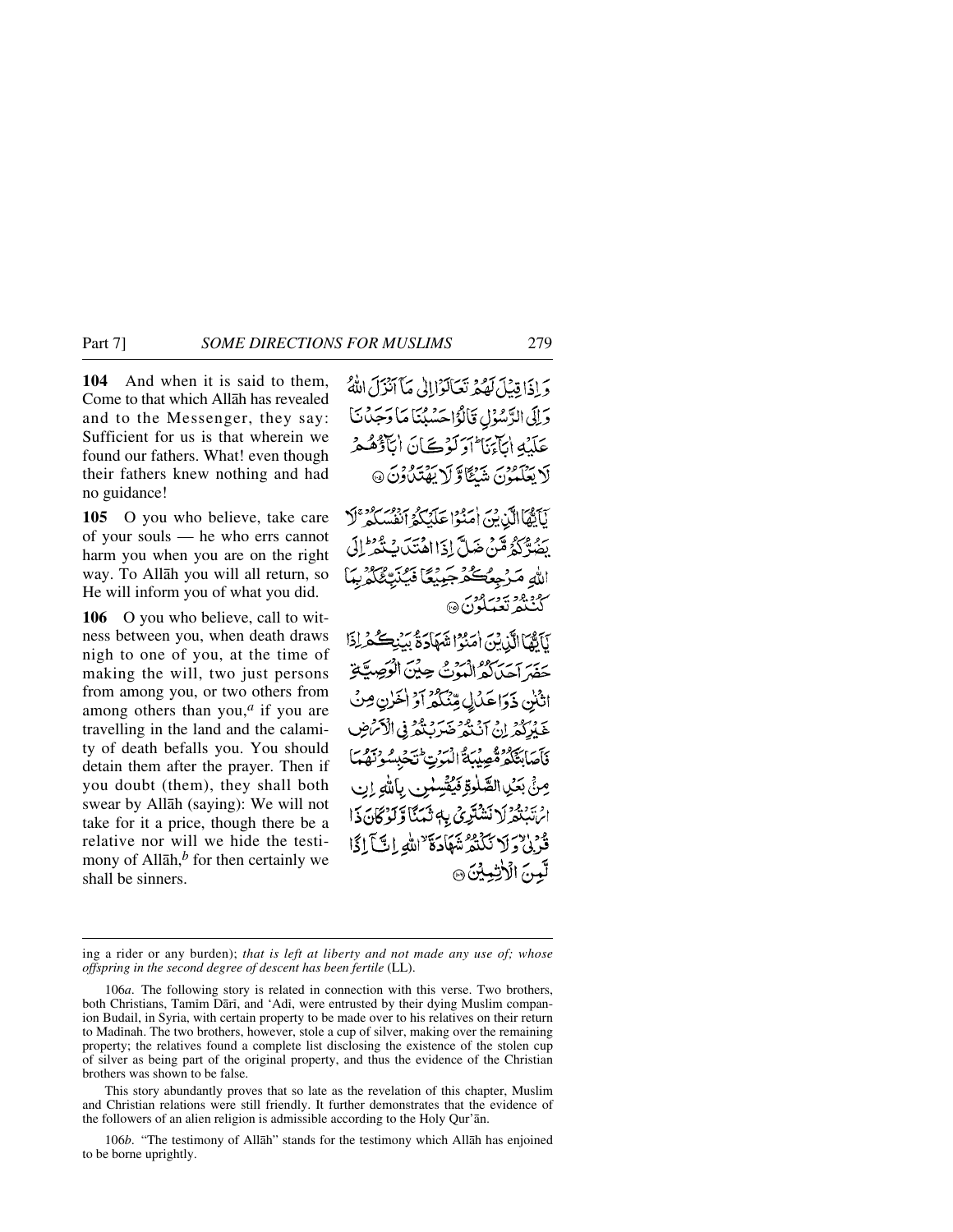**107** If it be discovered that they are guilty of a sin, two others shall stand up in their place from among those against whom the first two have been guilty of a sin; so they shall swear by Allåh: Certainly our testimony is truer than the testimony of those two, and we have not exceeded the limit, for then surely we should be unjust.

**108** Thus it is more probable that they will give true testimony*<sup>a</sup>* or fear that other oaths will be taken after their oaths. And keep your duty to Allåh and hearken. And Allåh guides not the transgressing people.

فَإِنْ عُنِيْرَ عَلَّى ٱبْقَعْهَا اسْتَحَقَّآ إِنَّمَآ فَأَخَرْنِ يَقْوَمُنِ مَقَامَهُمَامِنَ الَّذِينَ اسْتَحَقَّ عَلَيْهِمْ الْأَذْلَيْنِ فَيُقْسِسْ بِاللَّهِ لَشَهَادَ آخَتُّ مِنْ شَهَادَتِهِمَا وَمَا اخْتَدَيْنَآَدَلَّا إذًا لَّعِينَ الطَّلِّعِينَ ۞

دْلِكَ أَدُنَّى أَنْ تَأْتُرُوا بِالشَّهَادَةِ عَلَى وَجَهِهَآ أَوْ يَحْاَدُوْاً أَنْ تَرَدَّ أَيْبِيَانٌ بِعَبَدَ أَيِّمَانِهِ مِرْ وَاتَّقَوْااللَّهَ وَاسْهَعُوْاطُوَاللَّهُ لَا يَقْدِيهِي الْقَدْمَ الْفُسِقِينَ ١٥

## SECTION 15: **Christian Love of this Life**

**109** On the day when Allåh will gather together the messengers and say: What was the response you received? They will say: We have no knowledge. Surely Thou art the great Knower of the unseen.*<sup>a</sup>*

**110** When Allåh will say: O Jesus, son of Mary, remember My favour to thee and to thy mother, when I strengthened thee with the Holy Spirit; thou spokest to people in the cradle and in old age, and when I taught thee the Book and the Wisdom and the Torah and the Gospel, and when thou didst determine out of clay

سوسر سوسرو (ماه الدُّمَل) في قد السياسي في 13<br>يومر يجيد الله الدُّمكيّ في قد الصحافيّ اجبتمر فالزالا علم لنا الكف من عَلاَهُ الْعَيْوَبِ@

إِذْ قَالَ اللَّهُ يُعِيسَى ابْنَ مَرْبَعَ اذْكُرْ نِعْمَتِيْ عَلَيْكَ وَعَلَى وَإِلِيَ تِكَ ۗ إِذۡ آتِيۡنَتَّكَ بِرُوْحِ الْفَيْدُسِ فَتُكَلَّمُ النَّاسَ فِي الْمَهْكِي وَكَهْلاً وَإِذْ عَلَّمْتُكَ الْكِتْبَ وَالْحِكْمَةَ دَالتَّوْسُ عَدَ الْإِنْجِيلَ وَإِذْ تَخَلُقُ مِنَ الطِّيْنِ كَهَيْعَةِ الطَّيْرِ بِإِذْنِي فَتَنْفُجُ فِيهَا

<sup>108</sup>*a*. A statement is said to be *'alå wajhi-hß* when it is made in a proper manner (LL, under *qass*). The word *wajh* means *face* as well as *drift, mode* or *course*. The giving of testimony *'alå wajhi-hå* therefore means *giving it truly* or *according to facts*.

<sup>109</sup>*a*. The question is, Did those to whom you were sent accept your message and remain true to it, or was it otherwise? The answer of the prophets is that only Allåh knew how their message was received, because they could not say how far its rejecters were guilty, nor how far the accepters of the message remained true to it after their death.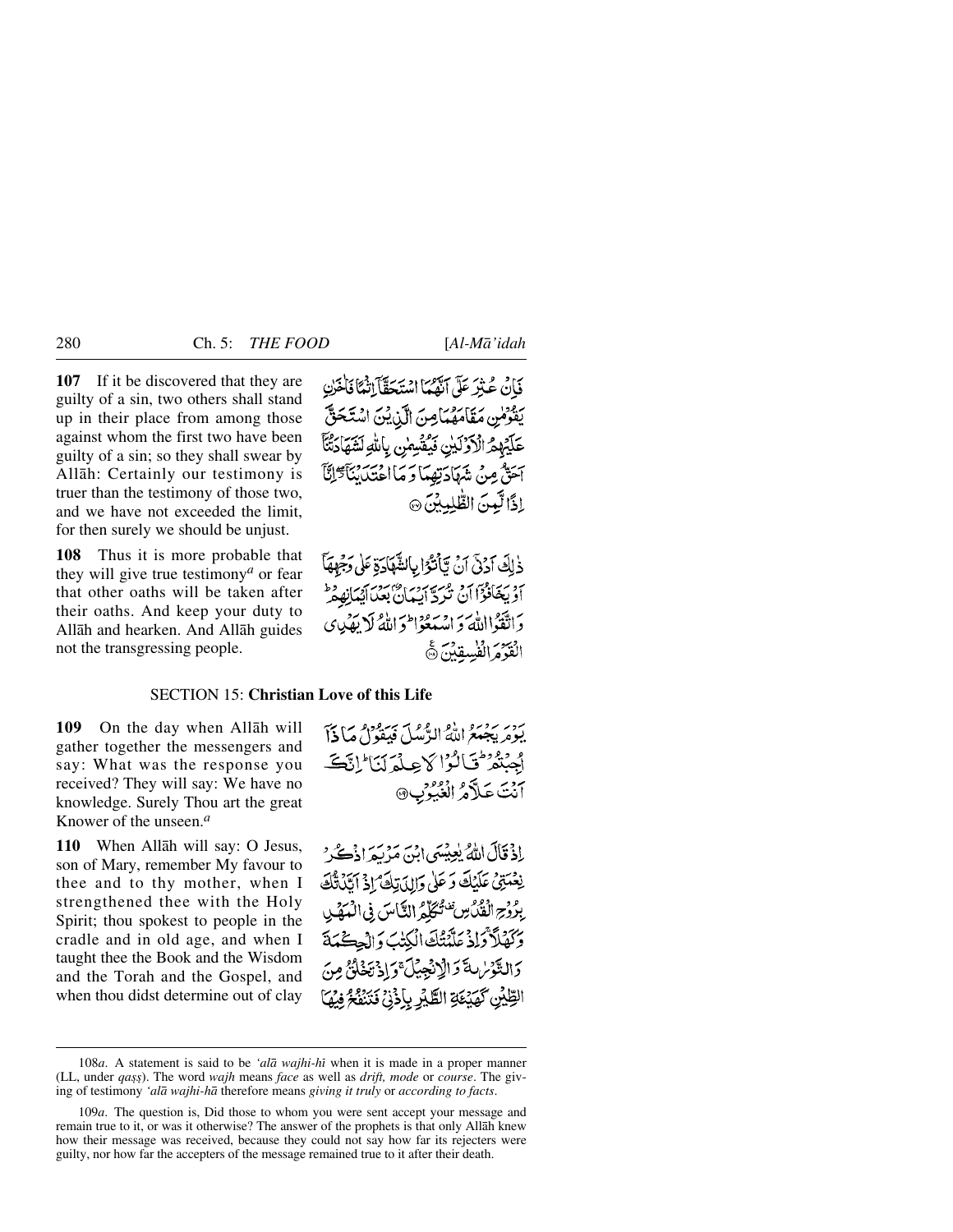a thing like the form of a bird by My permission, then thou didst breathe into it and it became a bird by My permission; and thou didst heal the blind and the leprous by My permission; and when thou didst raise the dead by My permission;*<sup>a</sup>* and when I withheld the Children of Israel from thee when thou camest to them with clear arguments — but those of them who disbelieved said: This is nothing but clear enchantment.

**111** And when I revealed to the disciples, saying, Believe in Me and My messenger, they said: We believe and bear witness that we submit.

**112** When the disciples said: O Jesus, son of Mary, is thy Lord able to send down food to us from heaven?*<sup>a</sup>* He said: Keep your duty to Allåh if you are believers.

**113** They said: We desire to eat of it, and that our hearts should be at rest, and that we may know that thou hast indeed spoken truth to us, and that we may be witnesses thereof.

**114** Jesus, son of Mary, said: O Allåh, our Lord, send down to us food from heaven which should be to us an ever-recurring happiness*<sup>a</sup>* to the first

فَتَكُوْنُ طَيْرًا بِإِذْنِي وَتُبُرِئُ الْآكَ يَمَهُ وَالْأَبْدِّصَ بِإِذْنِيٌّ وَإِذْ تُخْرِجُ الْمَوْتَى بِادْنِي گَوَ إِذْ كَفَفْتُ بَيْئَ إِسْبَاطِيلَ ءَ اِذْ جِئْتَهُمْ بِالْبَيِّنْتِ فَقَالَ الَّذِينَ كَفَرَوْا مِنْهُمُّ إِنِّ هٰذَآ اِلَّ سِخْرٌ مُّبِيْنٌ ۞

وَإِذْ آدَ حَيْثُ إِلَى الْحَوَادِبِينَ آنُ الْمِنْوَا بِيْ وَ بِدَسْوَنِيٌّ قَالَوْاً أَمَيَّاً وَانْتُهَلَّ مِآَتِيَاًهُمْهُ إِذْ قَالَ الْعَوَارِ يَّبُوْنَ يُعِيسَى ابْنَ مَهْ دِيرَ هَلْ يَسْتَطِيْعُ سَبّْكَ آنْ يَتَّبَرَّلَ عَلَيْنَا مَأْيِدَةً مِّنَ السَّمَآءِ ۚ فَالَ اتَّقَوْا اللَّهَ اِنْ ڪُنُٽُمُ مُّؤْمِنِيْنَ ۞ قَالُوْانُرِيْنَ آنْ تَأْكُلَ مِنْهَا وَتَطْهَيِنَّ قُلُوْثِنَا وَ بَعْلَمَ أَنْ قَبِّلْ صَدَقَتِنَا وَتَكُوْنَ عَلَيْهَا مِنَ الشَّهِدِينِينَ ۞ قَالَ عِيْسَى ابْنُ مَرْيَهَ اللَّهُمَّ سَ بَّنَآ آَنْزِلْ عَلَيْنَا مَآيِدَةً قِنَ السَّمَآءِ تَكْوُنَ لَنَاعِيْنَالِّلاَدَّلِنَا وَ اخِرِنَا وَ الْبَةَّ مِّنْكَهَ

<sup>110</sup>*a*. For being strengthened with the Holy Spirit, see 2:87*a*; for speaking in the cradle and in old age, as also for the significance of *kahl*, see 3:46*a*; for the miracles spoken of here, see 3:49*a*, 49*b*, 49*c*; for the withholding of the Israelites, see 3:54*b*, 55*a*.

<sup>112</sup>*a*. *Må'idah* is from *måda*, which has two meanings: (1) *it became in a state of motion*, and (2) *he conferred a benefit* or *favour on him*. According to R, *måda-nß* means *he gave me food*, and *må'idah* means both, *a table with food on it*, and *food*. It also means *knowledge*, because knowledge is the nutriment for hearts, as food is the nutriment for bodies (R). A table without food is not called *må'idah* (LL).

<sup>114</sup>*a*. The word *'Íd* used here means *a festival,* the literal significance being *an ever-recurring happiness* or *source of enjoyment*.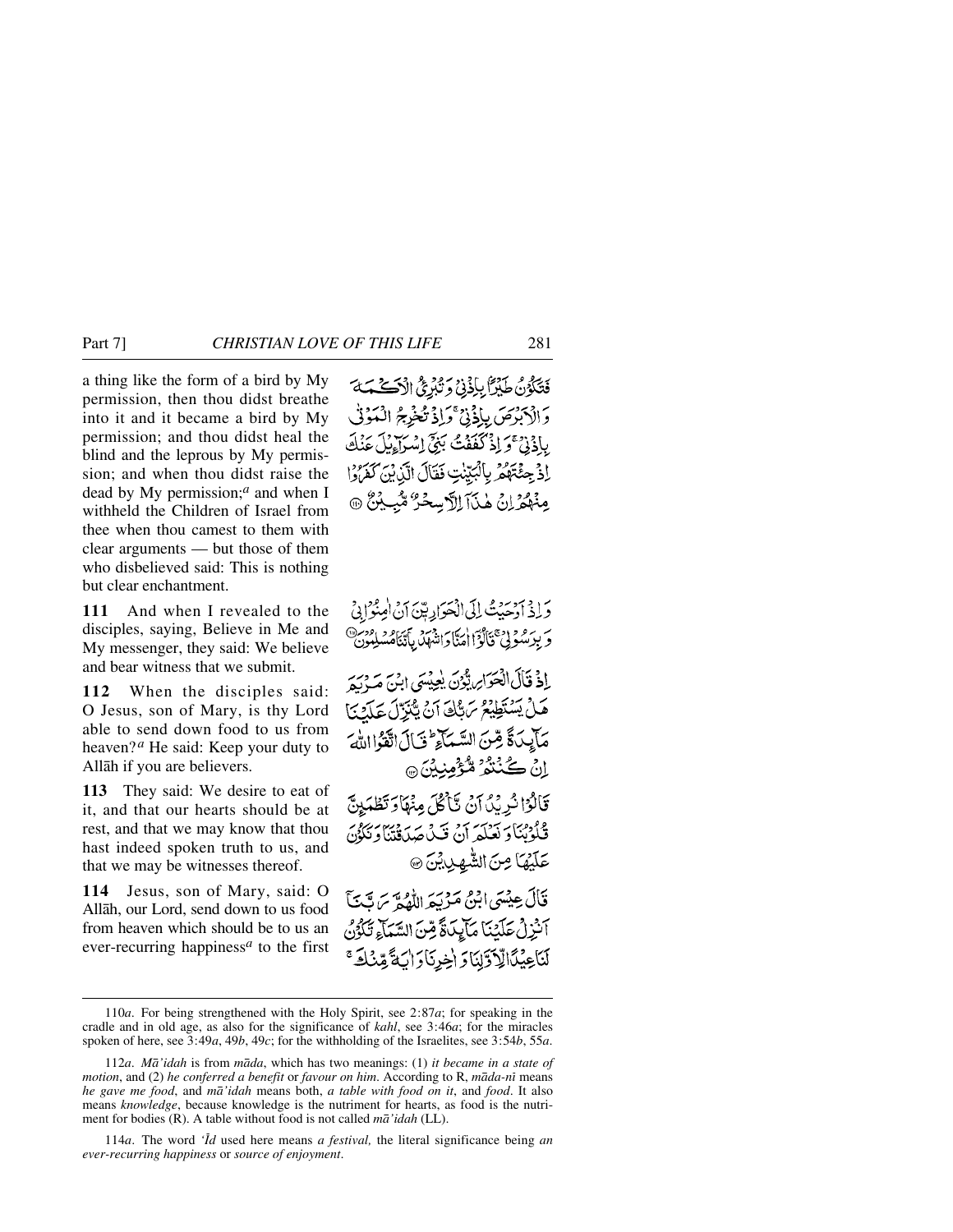of us and the last of us, and a sign from Thee, and give us sustenance and Thou art the Best of the sustainers.*<sup>b</sup>*

**115** Allåh said: Surely I will send it down to you, but whoever disbelieves afterwards from among you, I will chastise him with a chastisement with which I will not chastise anyone among the nations.*<sup>a</sup>*

دَامْ زْقْنَا وَأَنْتَ خَيْرُ الرّْيزِيقِينَ@

قَالَ اللَّهُ إِنَّيْ مُنَزِّلُهَا عَلَيْكُمْ ۚ فَيَعَدِي ڽ<br>ؾػڡ*۫ڹ*ڡۮؙڡۣڹٛػۮۏؘٳ؈ۣٚٲٷڹٙۨڔؙػ لَّا أَعَنِّ بِهَ أَحَدًّا قِنَّ الْنُكْسِينَ \*

## SECTION 16: **False Doctrines introduced after Jesus' Death**

**116** And when Allåh will say: O Jesus, son of Mary, didst thou say to men, Take me and my mother for two gods besides Allåh?*<sup>a</sup>* He will

وَ إِذْ قَالَ اللَّهُ يُعِيبُهِيَ ابْنَ مَرْبِهِ ءَامْتَهِ قُلْتَ لِلتَّاسِ اتَّخِنَّ وَفِي وَ أَمِّيَ الصَّلِي مِنْ دُوْنِ اللَّهِ ۖ قَالَ سُبَحْنَكَ مَا يَكُرُّنُ

115*a*. This prophecy is being fulfilled before our eyes. The terrible calamities which the two World Wars have brought to humanity, and especially to the Christian nations, are *unprecedented* in human history — *a chastisement with which I will not chastise anyone among the nations*. And what is this punishment due to? The calamities which have befallen the world today, are due to the mad race for bread and for the wealth of this world. The neglect of the higher values of life and running blindly after material comforts has already brought to the world a ruin which it has never witnessed before, and nobody knows what catastrophe is yet in store for it.

116*a*. From this description of Mary being taken for a god by the Christians, some Christian critics of the Qur'ån conclude that the doctrine of the Trinity according to the Qur'ån consists of three persons — God, Jesus and Mary. But this is an absolutely unwarranted conclusion. Mary is no doubt spoken of as being taken for an object of worship by the Christians; but the doctrine of the Trinity is not mentioned here, while the Divinity of Mary is not mentioned where the Trinity is spoken of. The doctrine and practice of Mariolatry, as it is called by Protestant controversialists, is too well-known. In the catechism of the Roman Church the following doctrines are to be found: "That she is truly the mother of God, and the second Eve, by whose means we have received blessing and life; that she is the mother of Pity and very specially our advocate; that her images are of the utmost utility" (Ency*.* Br. 11th ed., vol. 17, p. 813). It is also stated that her intercessions are directly appealed to in the Litany. And further, that there were certain

<sup>114</sup>*b*. This passage seems to refer to the well-known prayer for *daily bread*, which Jesus appears to have included in the famous Lord's prayer on account of the earthly inclinations of his disciples. The food of earth has no doubt been granted in abundance to the Christians, but this has deprived them of the heavenly food. Compare the Muslim's prayer in the opening chapter which craves not for bread but for the right path. The form of the prayer, that it should be *an ever-recurring happiness*, shows clearly that the prayer was not for a table laden with provisions, as is generally supposed. As to its being sent down from heaven, it should be borne in mind that, in the language of the Holy Qur'ån, everything is with God and is sent down to men. Compare 15:21: "And there is not a thing but with Us are the treasures of it, and We send it not down but in a known measure."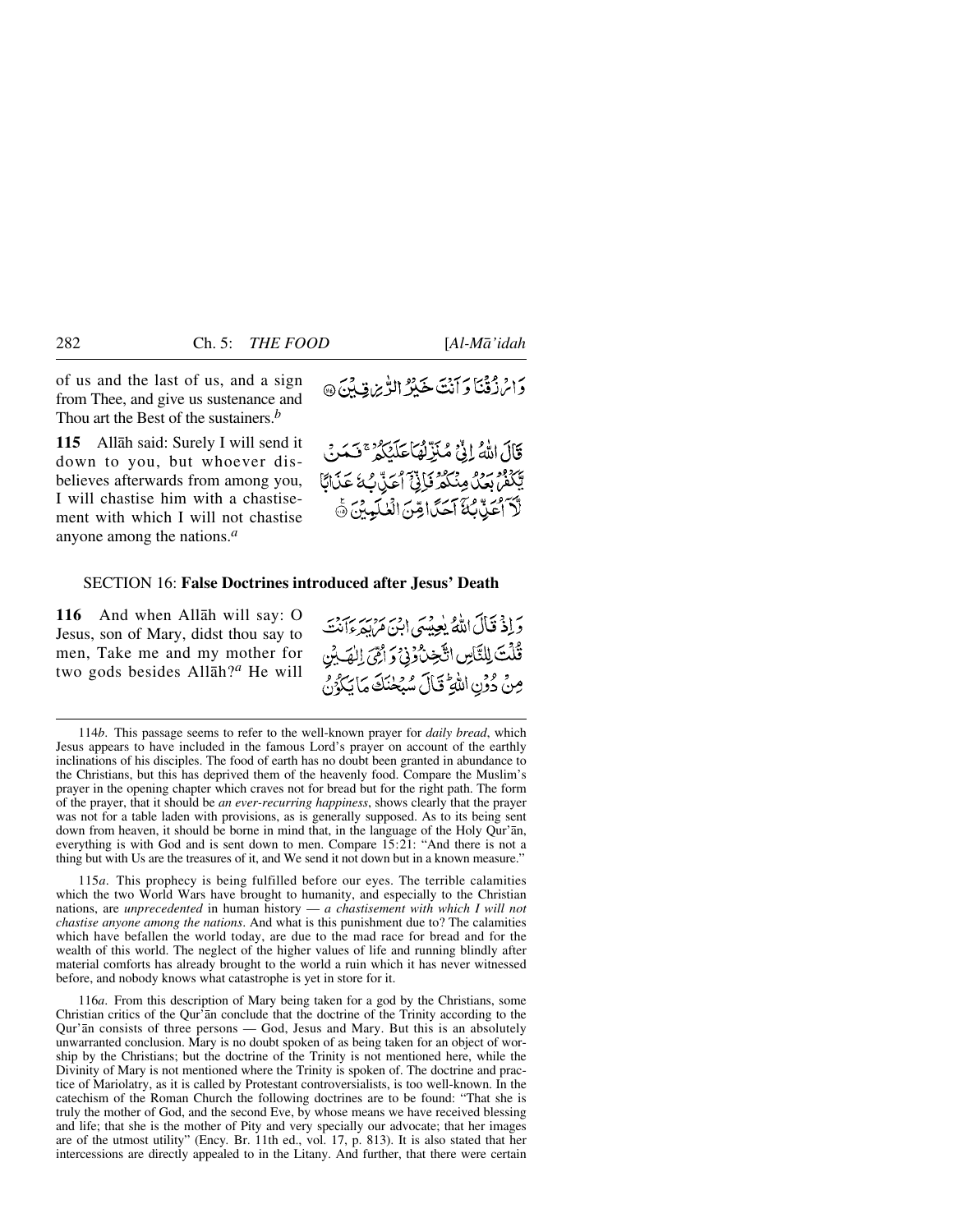say: Glory be to Thee! it was not for me to say what I had no right to (say). If I had said it, Thou wouldst indeed have known it. Thou knowest what is in my mind, and I know not what is in Thy mind. Surely Thou art the great Knower of the unseen.

**117** I said to them naught save as Thou didst command me: Serve Allåh, my Lord and your Lord; and I was a witness of them so long as I was among them, but when Thou didst cause me to die Thou wast the Watcher over them. And Thou art Witness of all things.*<sup>a</sup>*

لِيِّ أَنْ أَفَوْلَ مَا لَيْبَسَ فِي ْ بِيَحْقِ هِ إِنِّي كُنْتُ قُلْتُهُ فَعَلَ عَلِيْتَهُ عَلَيْهِ وَالْجَ نَفْسِيٌ وَلَاَ آَعَلَهُمْ مَانِيٌّ نَفْسِكَ إِنَّكَ آنْتَ عَلَّاكُمُ الْعُيُوْبِ ۞

مَا قُلْتُ لَهُمْ الدَّمَا أَمَرْتَنِيُّ بِهَ أَن اعْبُدُوا اللَّهَ رَبِّيٌّ وَسَهْلَكُمْ وَكُنْتُ عَلَيْهِمْ شَهِيْدًا مَّادُمُتُ فِيُهِمْ ۚ فَلَمَّا تَوَفَّيۡتِنِى لَنْتَ انْتَ الرَّقِيْبَ عَلَيْهِمْ تَوَ آَنْتَ عَلَىٰ كُلِّ شَيْءٍ شَهْيَنُّ @

women in Thrace, Scythia, and Arabia who were in the habit of worshipping the virgin as a goddess, the offer of a cake being one of the features of their worship. "From the time of the council of Ephesus (held in 431 A.D.)," says the same writer, "to exhibit figures of the virgin and child became the approved expression of orthodoxy ... Of the growth of the Marian cultus, alike in the east and in the west, after the decision at Ephesus it would be impossible to trace the history ... Justinian in one of his laws bespeaks her advocacy for the Empire, and he inscribes the high altar in the new church of St. Sophia with her name. Narses looks to her directions on the field of battle. The Emperor Heraclius bears her image on his banner. John of Damascus speaks of her as the Sovereign lady to whom the whole creation has been made subject by her son. Peter Damian recognizes her as the most exalted of all creatures and apostrophizes her as deified and endowed with all power in heaven and in earth, yet not forgetful of our race." The Christian world had in fact felt "the need for a mediator to deal with the very mediator", and thus Mary was raised to the throne of Divinity along with Jesus. The recent proclamation of the Pope relating to the bodily assumption of Mary supports this conclusion, and will raise a new question for the Christian world whether Trinity really consists of God, Jesus and Mary?

117*a*. This verse is a conclusive proof that Jesus died a natural death, and is not now alive in heaven. Here Jesus says that so long as he was among his followers he was a witness of their condition, and he did not find them holding the belief in his Divinity. The logical conclusion of this statement is that the false doctrine of his Divinity was introduced into the Christian faith *after his death*, after *"Thou didst cause me to die"*; see further 3:55*a*.

A saying of the Holy Prophet is recorded in which the Holy Prophet speaks concerning himself in the very words which are here put into the mouth of Jesus. He said that he would be shown on the day of Resurrection some men who had gone against his teachings, and "I would say what the righteous servant said: I was a witness of them so long as I was among them, but when Thou didst cause me to die, Thou wast the Watcher over them" (B. 60:8).

This saying shows clearly that as it was after the death of the Holy Prophet that his followers perverted his teachings, so it was after the death of Jesus that his followers perverted his teachings.